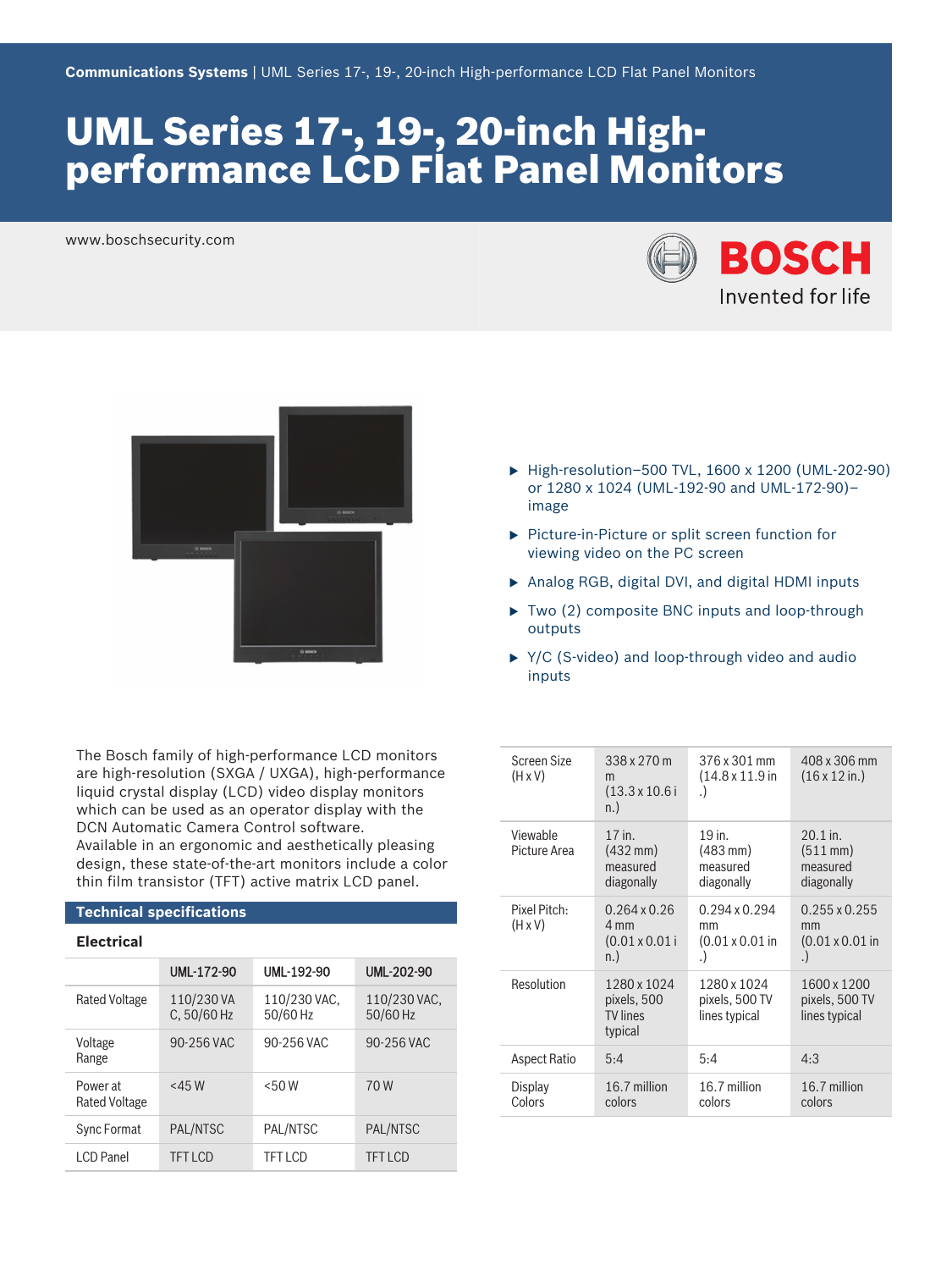| Response         | < 5 ms                                                                                                 | $< 5$ ms                                                                                              | $< 16$ ms                                                                                    |
|------------------|--------------------------------------------------------------------------------------------------------|-------------------------------------------------------------------------------------------------------|----------------------------------------------------------------------------------------------|
| Time             | (typical)                                                                                              | (typical)                                                                                             | (typical)                                                                                    |
| <b>Backlight</b> | Two $(2)$ cold<br>cathode<br>fluorescent<br>tubes, rated<br>life 50,000<br>hours, at 50%<br>brightness | Four (4) cold<br>cathode<br>fluorescent<br>tubes, rated<br>life 50,000<br>hours, at 50%<br>brightness | Six (6) cathode<br>fluorescent<br>tubes, rated<br>life 45,000<br>hours, at 50%<br>brightness |

#### **Mechanical**

|                            | <b>UML-172-90</b>                                                            | UML-192-90 | <b>UML-202-90</b>                                                    |
|----------------------------|------------------------------------------------------------------------------|------------|----------------------------------------------------------------------|
| Cabinet<br><b>Material</b> | <b>Eront and Chassis:</b><br>electrolytic galvanized iron                    |            | Front: ABS<br>plastic<br>Chassis:<br>electrolytic<br>galvanized iron |
| Finish                     | Charcoal black                                                               |            |                                                                      |
| Mount                      | Wall mounting compatible with standard bracket,<br>100 mm centers, M4 thread |            |                                                                      |

#### Dimensions (W x H x D)

| Monitor | 389.7 x 348.9 x<br>74.5 mm<br>$(15.3 \times 13.7 \times$<br>$2.9$ in.) | 428.5 x 379.0 x<br>79.5 mm<br>$(16.9 \times 14.9 \times$<br>$3.3$ in.) | 460.4 x 395.1<br>X<br>81.0 mm<br>$(18.1 \times 15.5 \times$<br>$3.19$ in.) |
|---------|------------------------------------------------------------------------|------------------------------------------------------------------------|----------------------------------------------------------------------------|
| Weight  |                                                                        |                                                                        |                                                                            |
| Monitor | 5.86 kg (12.9)<br>lb)                                                  | 6.36 kg (14.0                                                          | 7.50 kg (16.5)<br>lb)                                                      |

### **Environmental**

|                          | <b>All Models</b>                                                        |
|--------------------------|--------------------------------------------------------------------------|
| Operating<br>Temperature | 0°C to 40°C (32°F to 104°F)                                              |
| Storage<br>Temperature   | $-20^{\circ}$ C to 60 $^{\circ}$ C ( $-4^{\circ}$ F to 140 $^{\circ}$ F) |
| Humidity                 | 10%-90%, non-condensing                                                  |

# For more information about monitors, refer to the CCTV Data Book.

### **Ordering information**

#### **UML-172-90 17-inch Color LCD Display Monitor**

17-inch (432 mm) color LCD monitor, 1280 X 1024 resolution, VGA, DVI, HDMI, CVBS, audio, 120/230 VAC, 50/60 HZ Order number **UML-172-90**

# **UML-192-90 19-inch Color LCD Display Monitor**

19-inch (483 mm) color LCD monitor, 1280 X 1024 resolution, VGA, DVI, HDMI, CVBS, audio, 120/230 VAC, 50/60 HZ Order number **UML-192-90**

# **UML‑202‑90 20-inch Color LCD Display Monitor**

20-inch (501 mm) color LCD monitor, 1600 X 1200 resolution, VGA, DVI, HDMI, CVBS, audio, 120/230 VAC, 50/60 HZ Order number **UML-202-90**

# **UMM-LW-30B Swivel/Tilt Wall Mount**

Swivel/Tilt wall mount that supports a flat panel LCD monitor up to 12 kg (26.5 lb) in weight, black Order number **UMM-LW-30B**

### **UMM-LW-20B Fixed Wall Mount**

Fixed wall mount that supports a flat panel LCD monitor up to 12 kg (26.5 lb) in weight, black Order number **UMM-LW-20B**

# **UMM-LCDUB-RM Rack Mount Bracket for LCD Monitors**

Supports dual 8.4-in. and single 8.4- to 19-in. LCD monitors in a standard VESA rack cabinet Order number **UMM-LCDUB-RM**